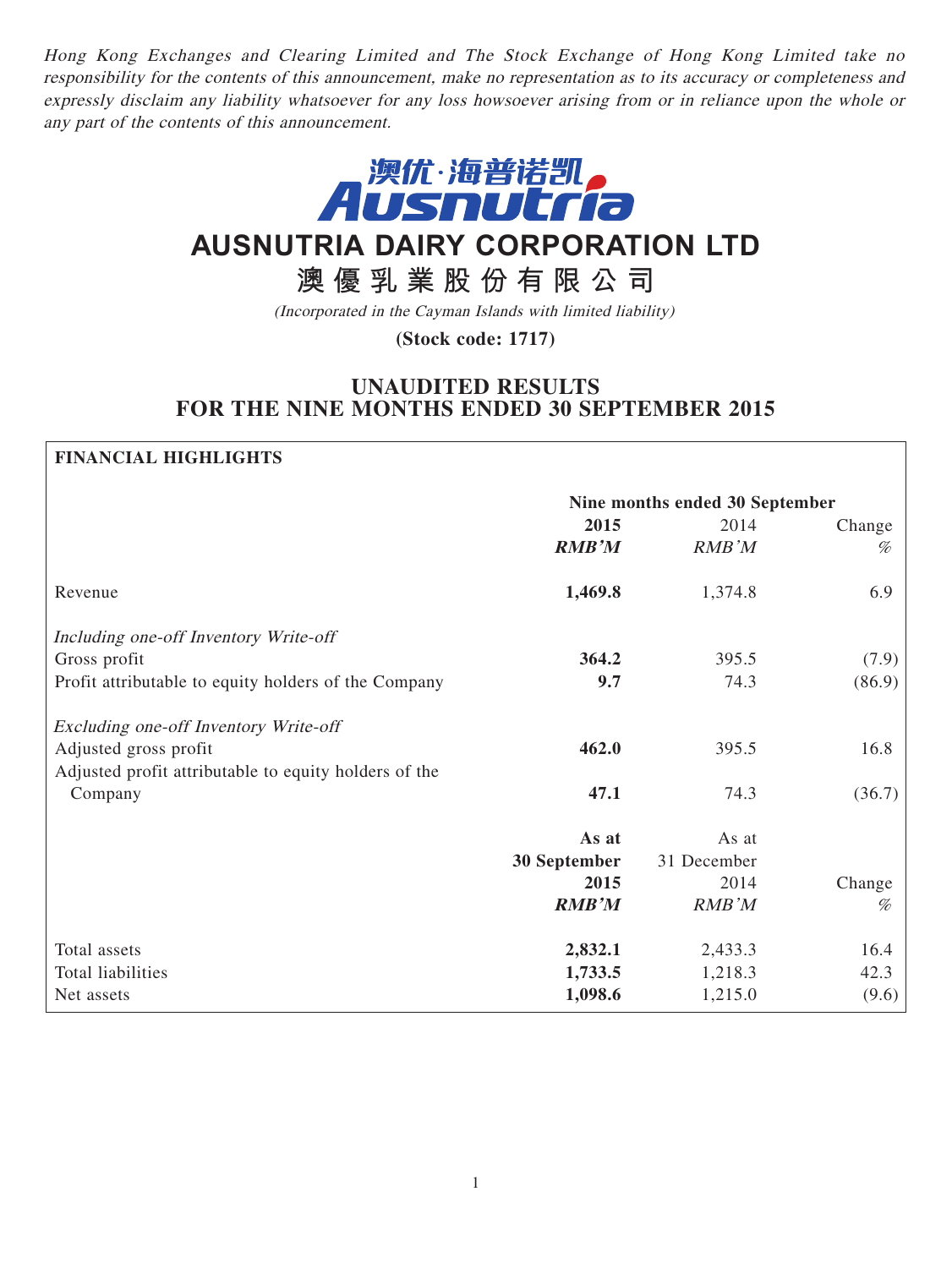The board (the "**Board**") of directors (the "**Directors**") of Ausnutria Dairy Corporation Ltd (the "**Company**" and together with its subsidiaries, the "**Group**") hereby announce the unaudited consolidated results of the Group for the nine months ended 30 September 2015.

This announcement is issued by the Company pursuant to the provisions of inside information under Part XIVA of the Securities and Futures Ordinance (Chapter 571, Laws of Hong Kong) and Rule 13.09 of the Rules Governing the Listing of Securities on The Stock Exchange of Hong Kong Limited.

The Company's substantial shareholder, Center Laboratories, Inc. ("**Center Lab**"), is a company listed on Taiwan's GreTai Securities Market. As at the date of this announcement, Center Lab directly and indirectly beneficially owns an aggregate of approximately 39.54% of the issued share capital of the Company. Center Lab has, on 16 November 2015 (after trading hours), released its unaudited results for the nine months ended 30 September 2015 (the "**Center Lab Q3 Report**").

The Center Lab Q3 Report contains certain financial information in relation to the Group for the period from 6 August 2015 (the date when Center Lab considered the Company became its non-wholly owned subsidiary) to 30 September 2015.

As the financial information in the Center Lab Q3 Report only consolidated certain period of the result of the Group for the third quarter ended 30 September 2015, it is not directly comparable to the financial results the Company discloses in this announcement. Besides, certain fair value adjustments have been made on the identifiable assets and liabilities (mainly on property, plant and equipment and the intangible assets) of the Group by Center Lab which the Company considers will affect the future amounts of the depreciation and amortisation to be charged by Center Lab as compared with the Group. Consequently, we offer no indication or assurance that the financial results of the Group for the nine months ended 30 September 2015 will be the same as that presented in the Center Lab Q3 Report.

To ensure that all shareholders and potential investors of the Company have equal and timely access to the information pertaining to the Company, set forth below are the financial results of the Company for the nine months ended 30 September 2015.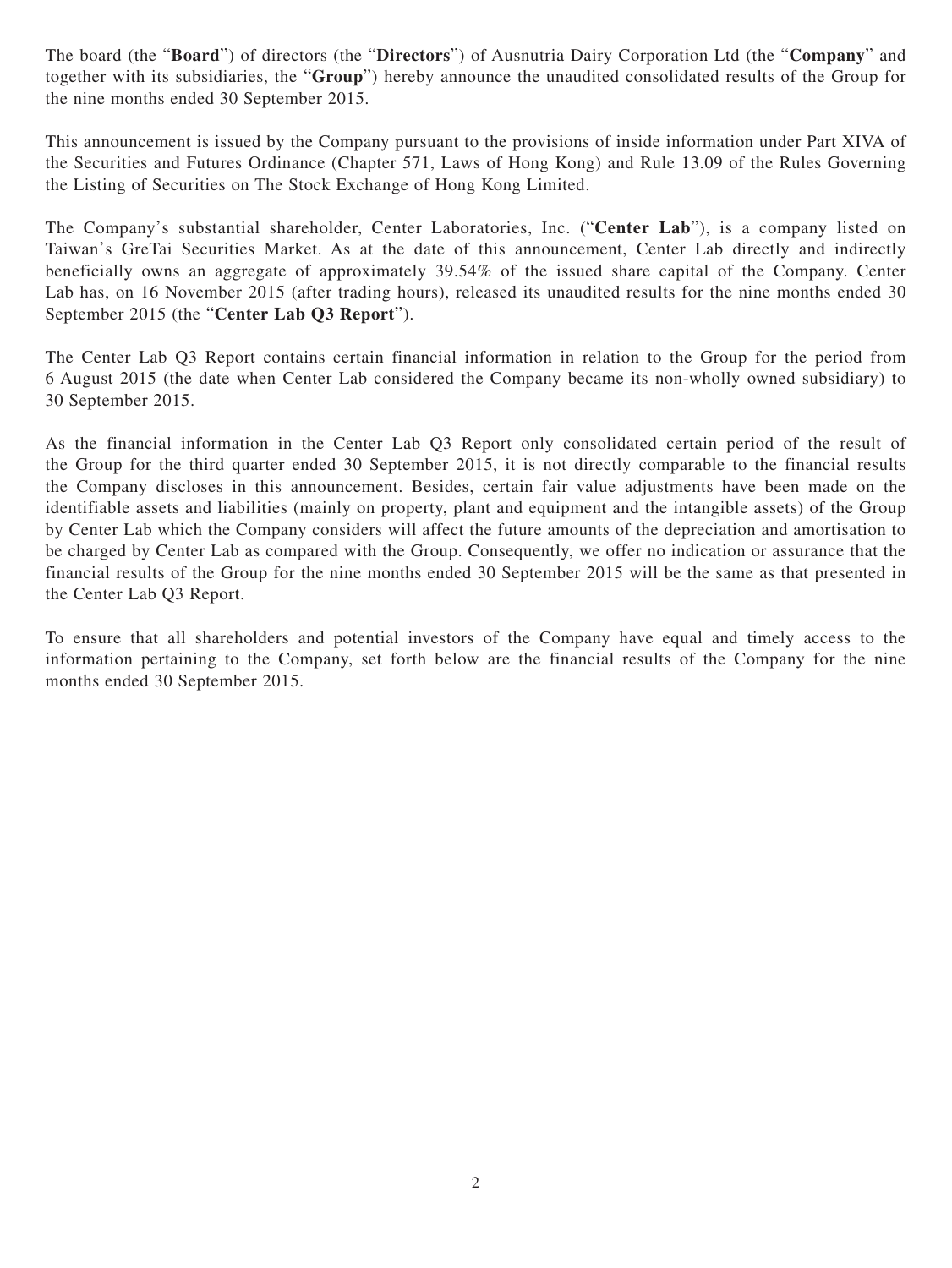## **UNAUDITED CONDENSED CONSOLIDATED STATEMENT OF PROFIT OR LOSS**

For the nine months ended 30 September 2015

|                                   | Nine months ended<br>30 September |                |
|-----------------------------------|-----------------------------------|----------------|
|                                   | 2015                              | 2014           |
|                                   | <b>RMB'000</b>                    | <b>RMB'000</b> |
|                                   | (Unaudited)                       | (Unaudited)    |
| <b>REVENUE</b>                    | 1,469,799                         | 1,374,774      |
| Cost of sales                     | (1, 105, 645)                     | (979, 284)     |
| Gross profit                      | 364,154                           | 395,490        |
| Other income and gains            | 29,155                            | 18,934         |
| Selling and distribution expenses | (333,519)                         | (223, 563)     |
| Administrative expenses           | (80, 289)                         | (83, 489)      |
| Other expenses                    | (9,632)                           | (7, 561)       |
| Finance costs                     | (9,201)                           | (10, 549)      |
| Share of profits of associates    | 3,258                             |                |
| Profit/(loss) before tax          | (36, 074)                         | 89,262         |
| Income tax expense                | 13,049                            | (15, 324)      |
| PROFIT/(LOSS) FOR THE PERIOD      | (23, 025)                         | 73,938         |
| Attributable to:                  |                                   |                |
| Owners of the parent              | 9,656                             | 74,299         |
| Non-controlling interests         | (32, 681)                         | (361)          |
|                                   | (23, 025)                         | 73,938         |

The Group's unaudited consolidated results for the nine months ended 30 September 2015 have been prepared in accordance with the accounting policies adopted by the Group as disclosed in the Group's last annual report for the year ended 31 December 2014.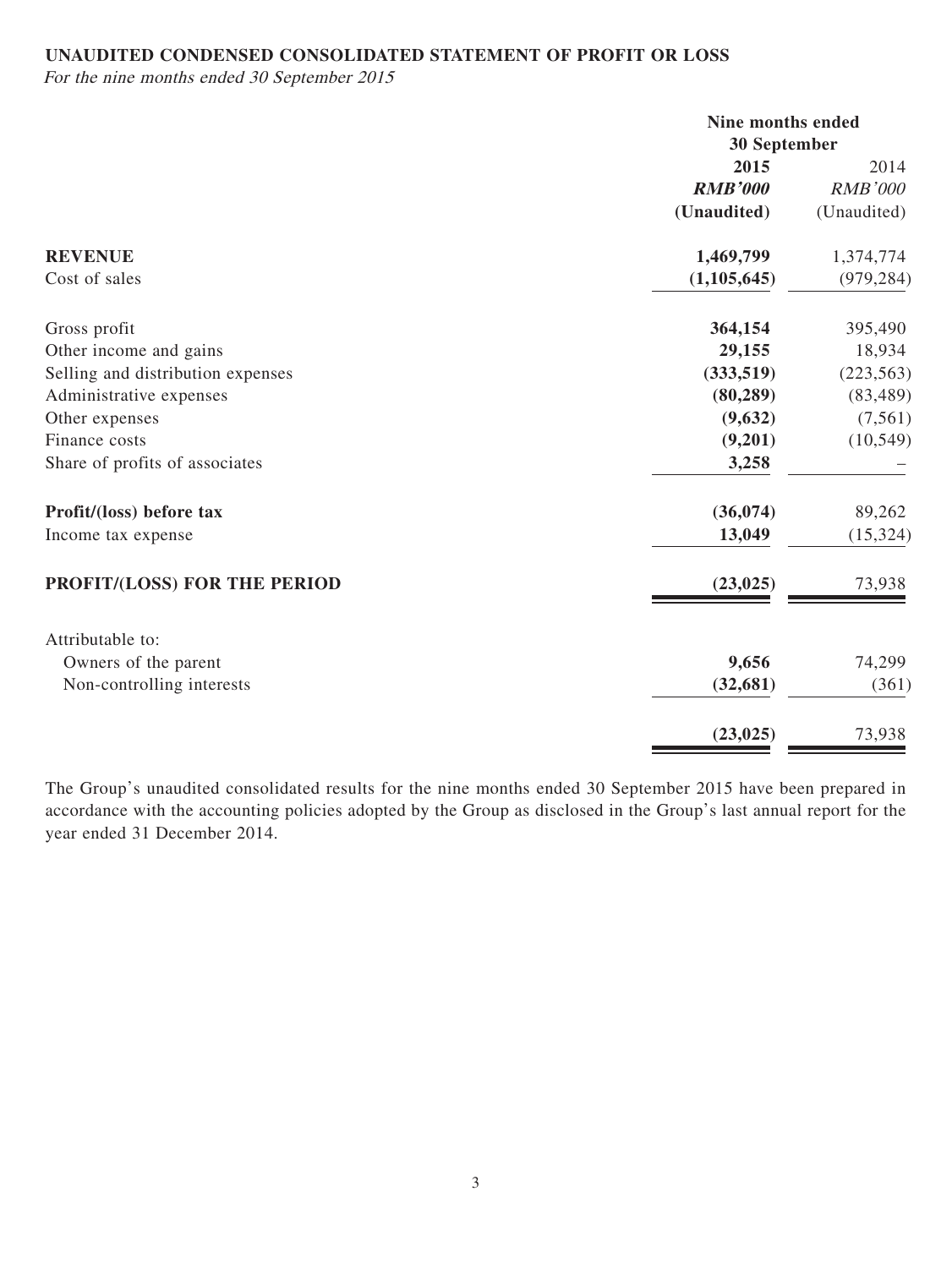## **MANAGEMENT DISCUSSION AND ANALYSIS**

#### **Revenue**

For the nine months ended 30 September 2015, the Group recorded revenue of approximately RMB1,469.8 million, representing an increase of approximately RMB95.0 million, or approximately 6.9%, from approximately RMB1,374.8 million when compared with the corresponding period in 2014.

An analysis of revenue is as follows:

|                        | Nine months ended 30 September |             |        |
|------------------------|--------------------------------|-------------|--------|
|                        | 2015                           | 2014        | Change |
|                        | <b>RMB'M</b>                   | RMB'M       | %      |
|                        | (Unaudited)                    | (Unaudited) |        |
| Own brands in the PRC: |                                |             |        |
| Cow infant formula     | 403.4                          | 361.2       | 11.7   |
| Goat infant formula    | 356.0                          | 199.6       | 78.4   |
|                        | 759.4                          | 560.8       | 35.4   |
| Others                 | 710.4                          | 814.0       | (12.7) |
| Total                  | 1,469.8                        | 1,374.8     | 6.9    |
|                        |                                |             |        |

### **Profit Attributable to Equity Holders of the Company**

The Group's profit attributable to equity holders of the Company for the nine months ended 30 September 2015 amounted to approximately RMB9.7 million, representing a decrease of approximately RMB64.6 million or 86.9%, when compared with the corresponding period in 2014.

On 28 October 2015, the Company issued a profit warning to inform the shareholders of the Company and potential investors that, based on the preliminary review of the unaudited consolidated management accounts of the Group for the nine months ended 30 September 2015, it is anticipated that the Group will record a substantial decrease in profit attributable to the equity holders, or even a small loss for the year ending 31 December 2015 as compared to a profit attributable to the equity holders of RMB90.2 million for the corresponding period in 2014.

The Directors believe that the incurrence of the expected decline in financial performance is primarily attributable to the one-off write-down of inventory in the Netherlands of approximately RMB97.8 million for the year ending 31 December 2015 ("**Inventory Write-off**").